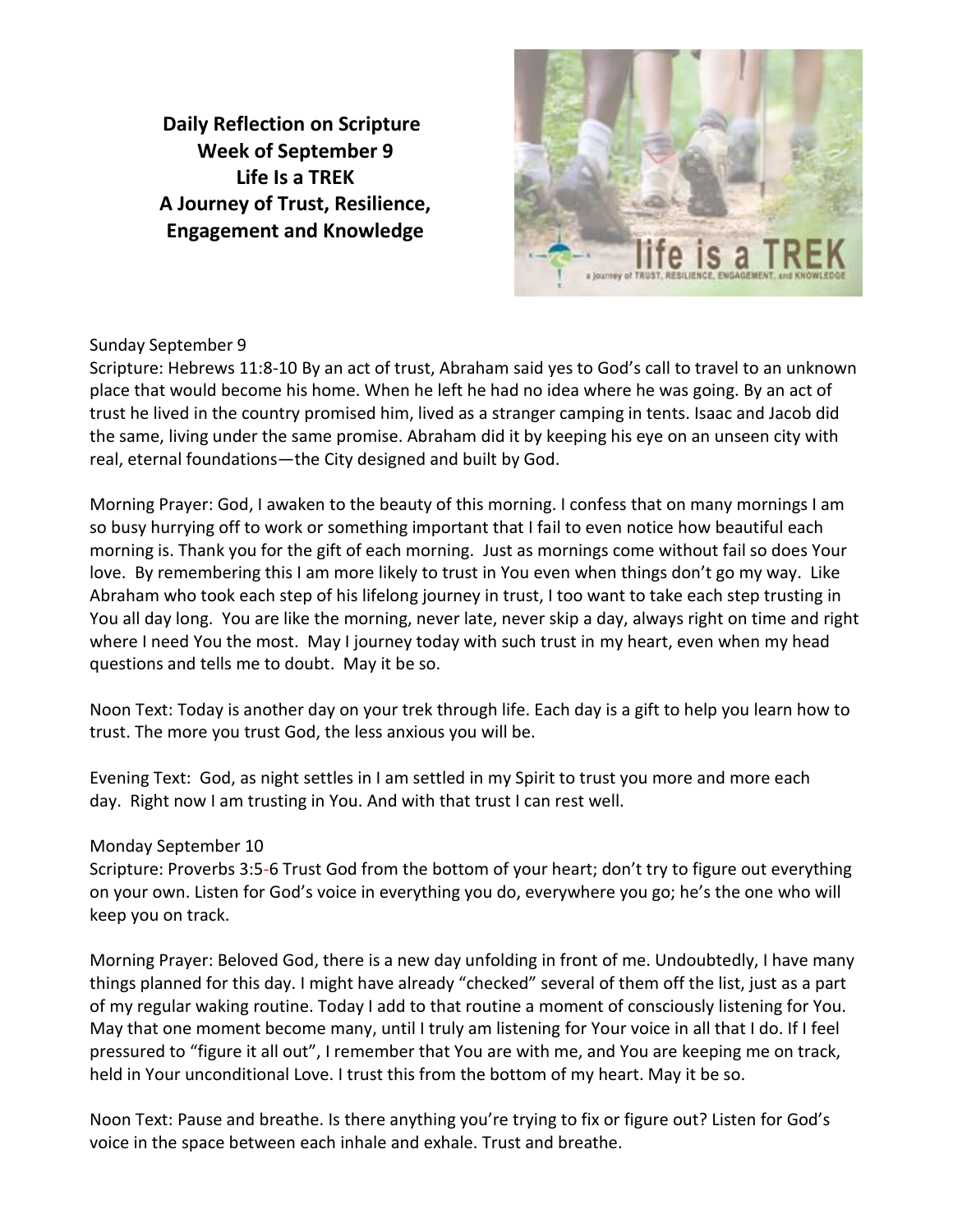Evening Text: God, thank you for today's guidance and for keeping me on track. Anything that still needs figuring out, I lift up to You. I rest soundly, for You are with me.

Tuesday September 11

Scripture: Psalm 56:4 But when I am afraid, I will put my trust in God. I praise God for what has been promised. I trust in God, so why should I be afraid? What can mere mortals do to me?

Morning Prayer: God as I awaken this morning I pray that I am able to take this scripture to heart. All too often I let worry over very minor concerns become overblown in my mind and then feed anxiety and ultimately affect my outlook and attitude, to the point of robbing me of my joy. Help me to rest assured in Your love and put my fears into perspective. I put my faith in You, I will listen for Your voice in the midst of my worries and remember that You are bigger than all of my fears. May it be so.

Noon Text: Are there worries weighing you down today? Examine and deal with them, and then release them secure in the knowledge that God is bigger than all of your fears.

Evening Text: Tonight I will rest well, comforted by the knowledge that whatever fears I might have, pale in comparison to God's love. I am not afraid; I put my trust in God.

Wednesday September 12 Scripture: Psalm 37:5 Let the Lord lead you and trust God to help.

**Morning Prayer:** Good morning God, as I look ahead to my day, I know I will face many decisions. Sometimes I have the luxury of time to reflect on an important decision, but sometimes I have to make a split second choice. In those times, I need You to lead me toward wise decisions. I want to live in a state of deep trust, knowing that Your spirit is always within me, guiding every step, and all of my decisions. Today, I want to trust in Your guiding spirit for every choice I face. May it be so.

**Noon text:** Pause, and breathe deeply; consciously release all that has happened this morning so that you can face the remaining hours of the day with confidence and joy.

**Evening Text:** May you rest undisturbed tonight, trusting that you did your best today. May your rest restore you. Wake renewed, trusting God to lead you in all things.

### **Thursday September 13**

*Jeremiah 17:7-8 But blessed is the man who trusts me, God, the woman who sticks with God. They're like trees replanted in Eden, putting down roots near the rivers—Never a worry through the hottest of summers, never dropping a leaf, serene and calm through droughts, bearing fresh fruit every season.*

**Morning Prayer:** God, it is easy to trust you when my life is going well. It's when the struggles arise that my faith sometimes falters. Please strengthen my faith in those times so that I may experience the kind of peace that only you can provide.

**Noon Text:** God, help me put down deep roots in my faith in your love and grace.

**Evening Text:** God, teach me to turn my struggles over to you with faith.